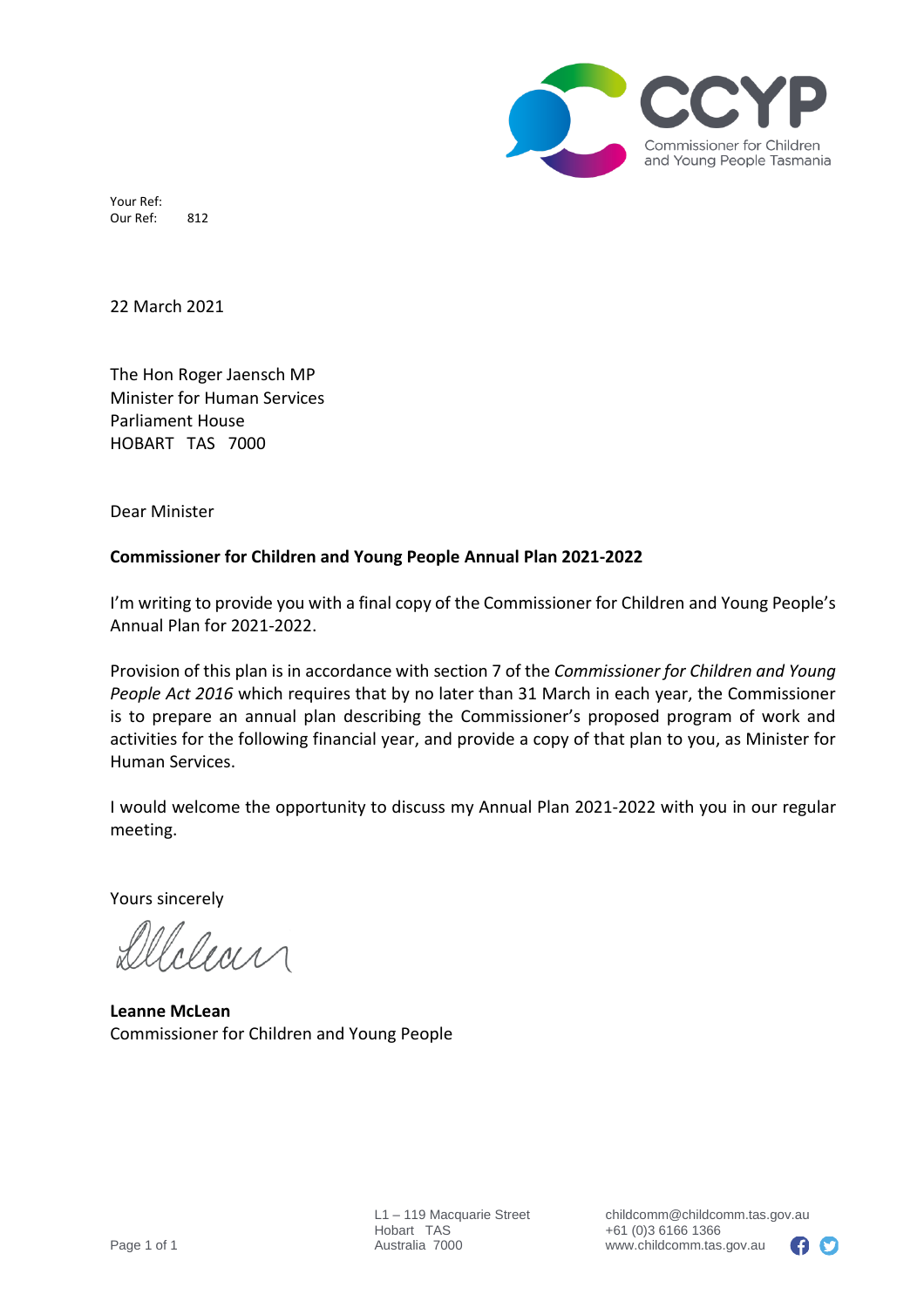

# **Commissioner for Children and Young People**

## **2021-2022 Annual Plan**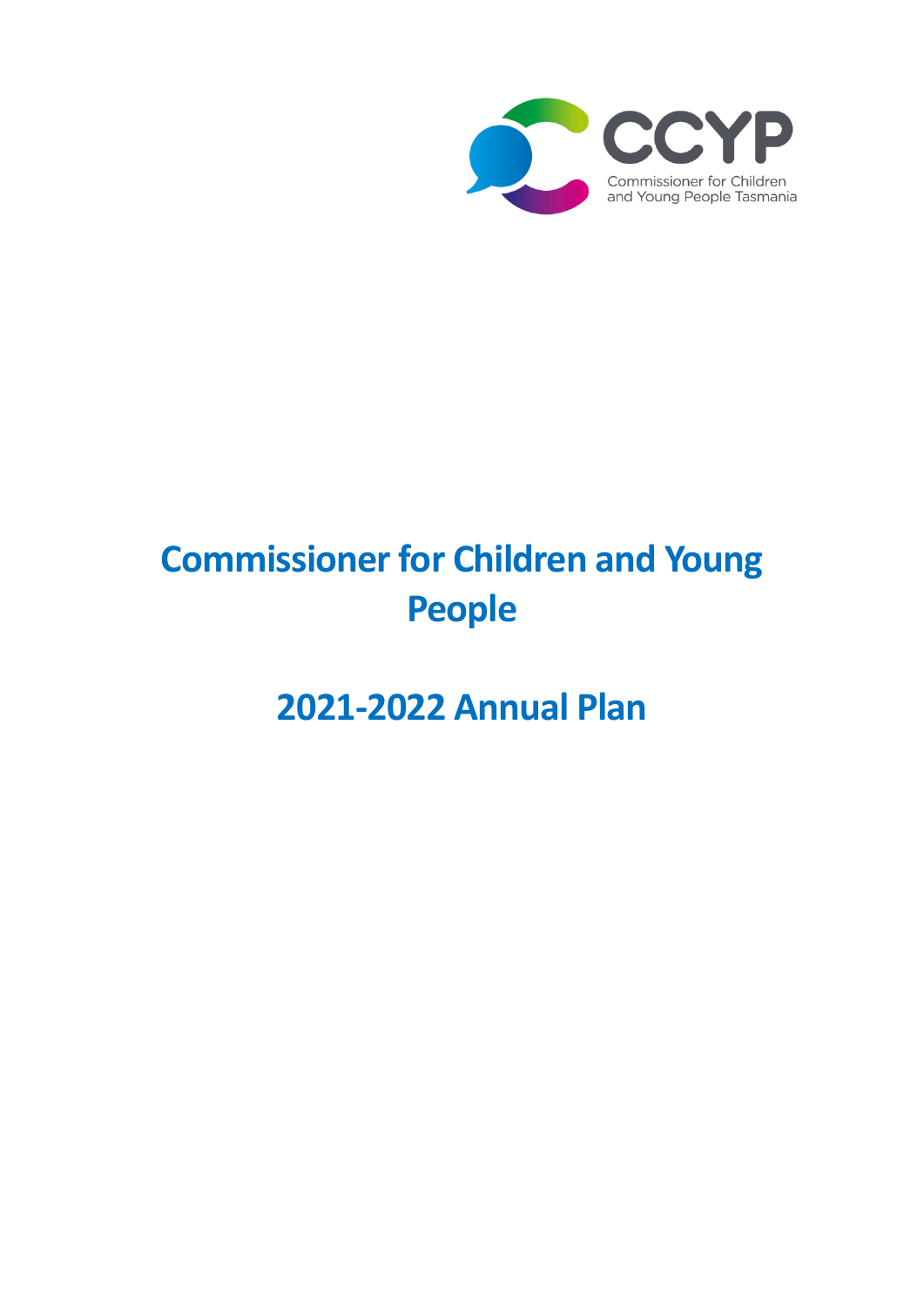### Commissioner for Children and Young People 2021-2022 Annual Plan

The office of Commissioner for Children and Young People is established under the *Commissioner for Children and Young People Act 2016* (CCYP Act). The Commissioner's functions, which are set out in section 8 of the CCYP Act, include:

- (a) advocating for all children and young people in the State generally;
- (b) acting as an advocate for a detainee under the *Youth Justice Act 1997;*
- (c) researching, investigating and influencing policy development into matters relating to children and young people generally;
- (d) promoting, monitoring and reviewing the wellbeing of children and young people generally;
- (e) promoting and empowering the participation of children and young people in the making of decisions, or the expressing of opinions on matters, that may affect their lives;
- (f) assisting in ensuring the State satisfies its national and international obligations in respect of children and young people generally;
- (g) encouraging and promoting the establishment by organisations or appropriate and accessible mechanisms for the participation of children and young people in matters that may affect them.

In performing these functions or exercising a power under the CCYP Act, the Commissioner is required to:

- do so according to the principle that the wellbeing and best interests of children and young people are paramount; and
- observe any relevant provisions of the United Nations *Convention on the Rights of the Child.*

Unless otherwise specified, when performing a function or exercising a power under the CCYP Act or any other Act, the Commissioner is required to act independently, impartially and in the public interest.

Section 7 of the CCYP Act requires that no later than 31 March in each year, the Commissioner for Children and Young People is to prepare an annual plan describing the Commissioner's proposed program of work and activities for the following financial year and provide a copy of that plan to the Minister.

The table below sets out streams of activity beneath identified priority areas of work for 2021-2022, which relate to the Commissioner's functions as outlined above. The Commissioner's program of work and activities will take appropriate account of challenges and restrictions related to our recovery from the COVID-19 pandemic.

Further information about the work of the Commissioner for Children and Young People can be found at [https://www.childcomm.tas.gov.au/.](https://www.childcomm.tas.gov.au/)

For further information about this document, please contact the Commissioner for Children and Young People:

> Leanne McLean Commissioner for Children and Young People Email: [childcomm@childcomm.tas.gov.au](mailto:childcomm@childcomm.tas.gov.au) Phone: (03) 6166 1366

Submitted on 22 March 2021 to:

The Hon Roger Jaensch MP Minister for Human Services Parliament House, Hobart, 7000